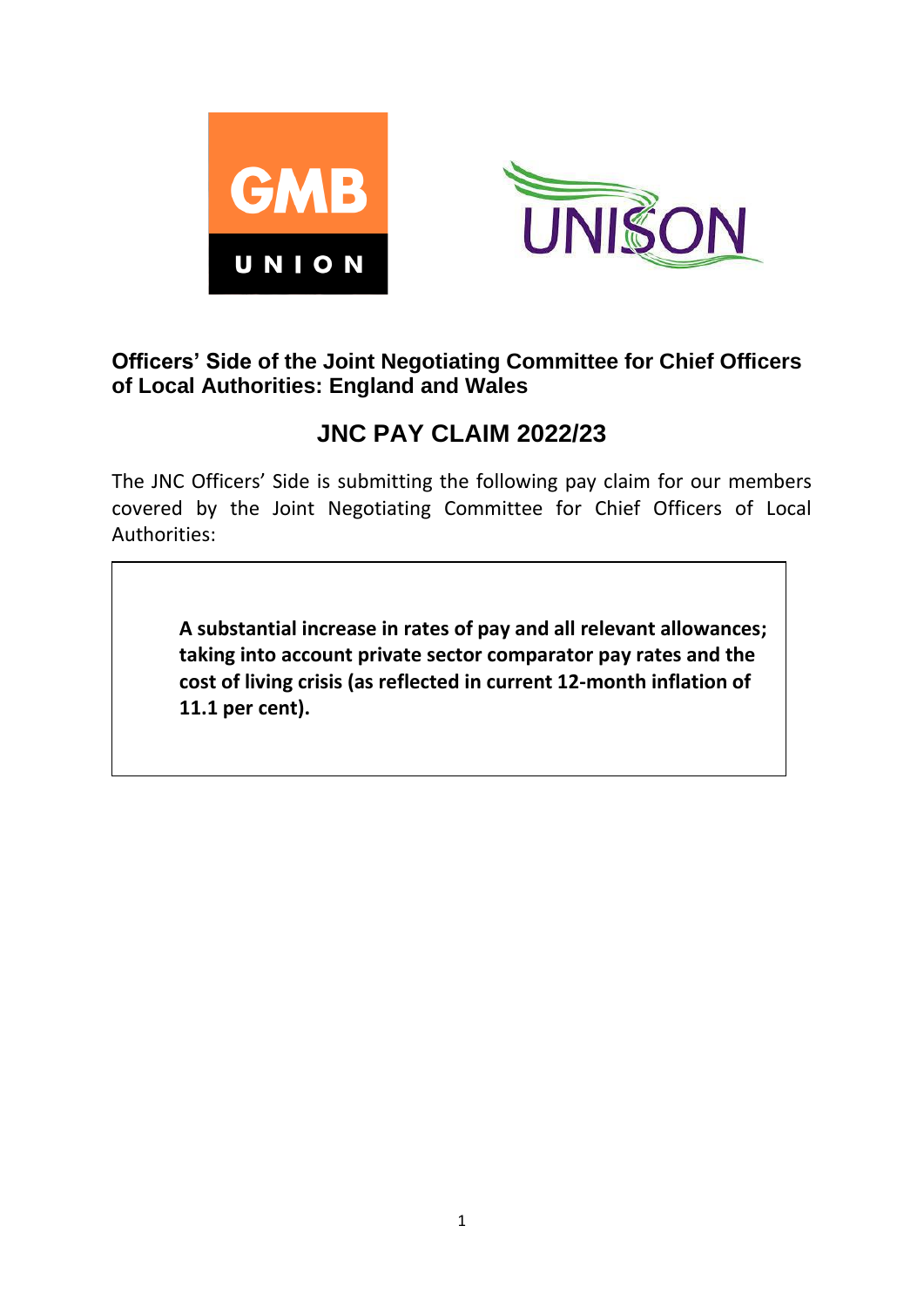# **Key points from our claim**

### **Chief Officers deserve a pay rise**

- The pay of Chief Officers earning below £100,000 will have plummeted in real terms by **28 per cent** since April 2008 while comparable private sector rates have increased.
- Public sector senior managers' wages are significantly behind comparable private sector rates while workloads have increased, posing morale and recruitment and retention challenges.
- The labour market is at its tightest since comparable records began. Experienced senior managers and leaders are in short supply. An increase is necessary to reestablish the competitiveness of local government rates.

### **Covid-19 has had a severe impact on Chief Officers**

▪ Our members have gone above and beyond during the pandemic, which has led to an increase in workloads and pressure as the practical challenges of delivering essential services has mounted. Major additional burdens and responsibilities have fallen on Chief Officers and our members report a substantial increase in workload, stress and anxiety.

#### **Cost of living**

■ The OBR projected that the RPI 12-month rate will average 9.8 per cent in 2022, and that the CPI 12-month rate will average 7.4 per cent. More recent estimates suggest that the increase in the cost of living will be even higher. Higher price rises in essential items – such as food, energy, and fuel – and imposing significant strains on our members.

#### **Gender pay gap and work-life balance**

■ Our members continue to report dangerous workloads, which in some cases have increased significantly over the last 12 months. It is important that the previously agreed work on addressing excessive workloads and evaluating gender pay gaps are progressed.

**Chief Officers' pay has been progressively devalued and senior officials have made enormous personal sacrifices during the pandemic. The Officers' Side calls on JNC employers to recognise this contribution and offer our members a substantial pay rise in line with the content of this claim.**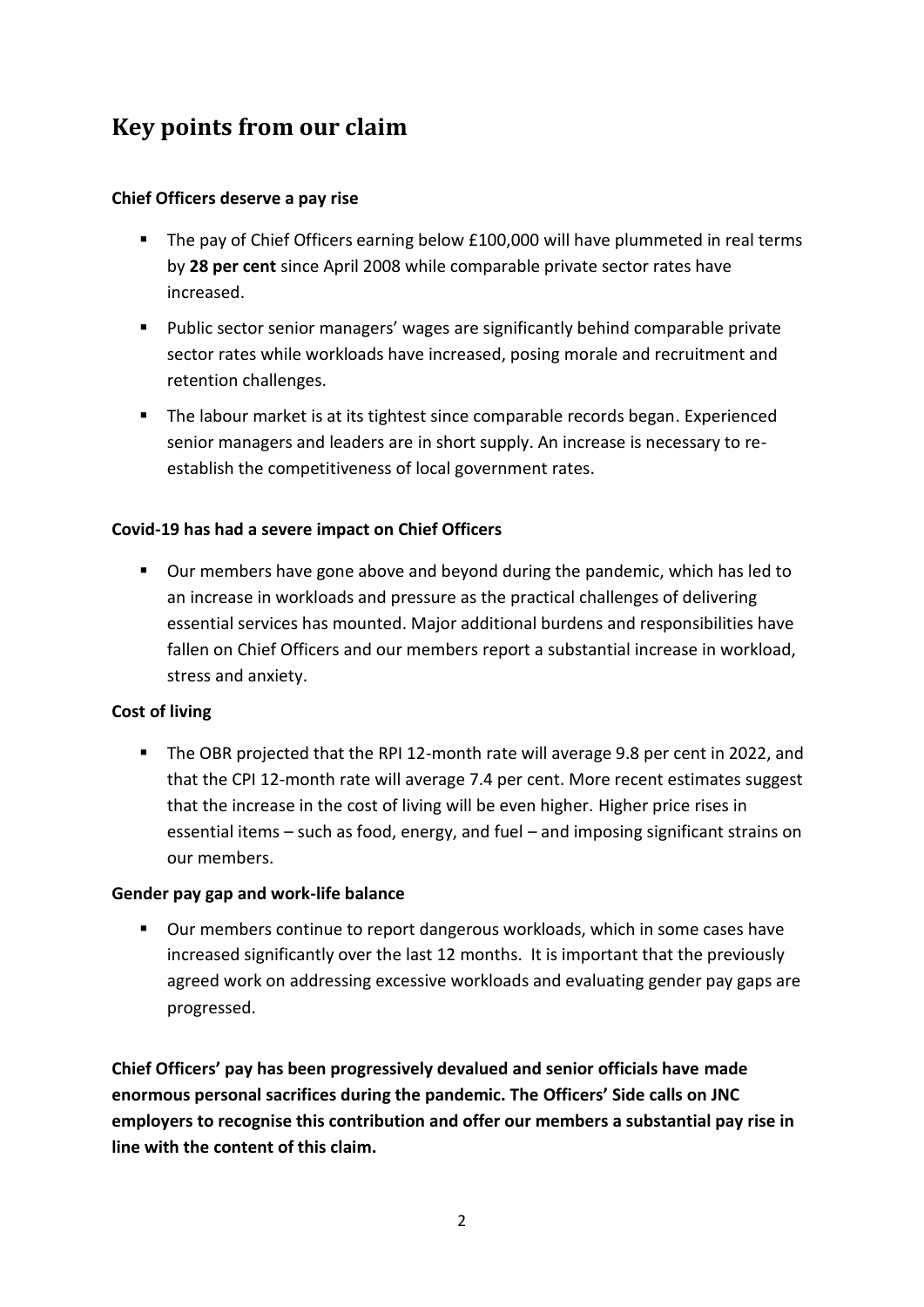## **Link to the NJC Green Book claim**

The Officers' Side sees a close connection between the NJC and the JNC claims. We aim to secure justified increases for Chief Officers and Green Book staff in tandem, not at the expense of the other. We ask that this claim be read in conjunction with the arguments put forward in the main NJC claim, including, in particular, the case for securing new additional external funding, and the economic benefits of securing pay rises in local government.

# **Background**

The real value of Chief Officers' pay has been severely eroded. Following five years of frozen pay, Chief Officers earning below £100,000 have received pay increases that were below inflation for the last eight years (in the case of Chief Officers earning above £100,000, the erosion in the value of the JNC has been more severe). The last settlement of 1.5 per cent has rapidly been overtaken by the spike in inflation and the cost of living crisis.

Compared to 2008 (the last year before pay freezes were imposed in Local Government), the real salaries of Chief Officers who earn less than £100,000 has fallen by **26.4 per cent** (and the real pay of those earning more than £100,000 will have fallen by **27.9 per cent**), as measured against the RPI. Even when measured against the lower (and, the Officers' Side believes, flawed) CPI measure and changes to Average Weekly Earnings, Chief Officers' earnings have been substantially devalued during fifteen years austerity and pay constraints.



**Indexed Chief Officers' basic earnings compared to inflation and whole-economy average weekly earnings, where April 2008 = 100<sup>1</sup>**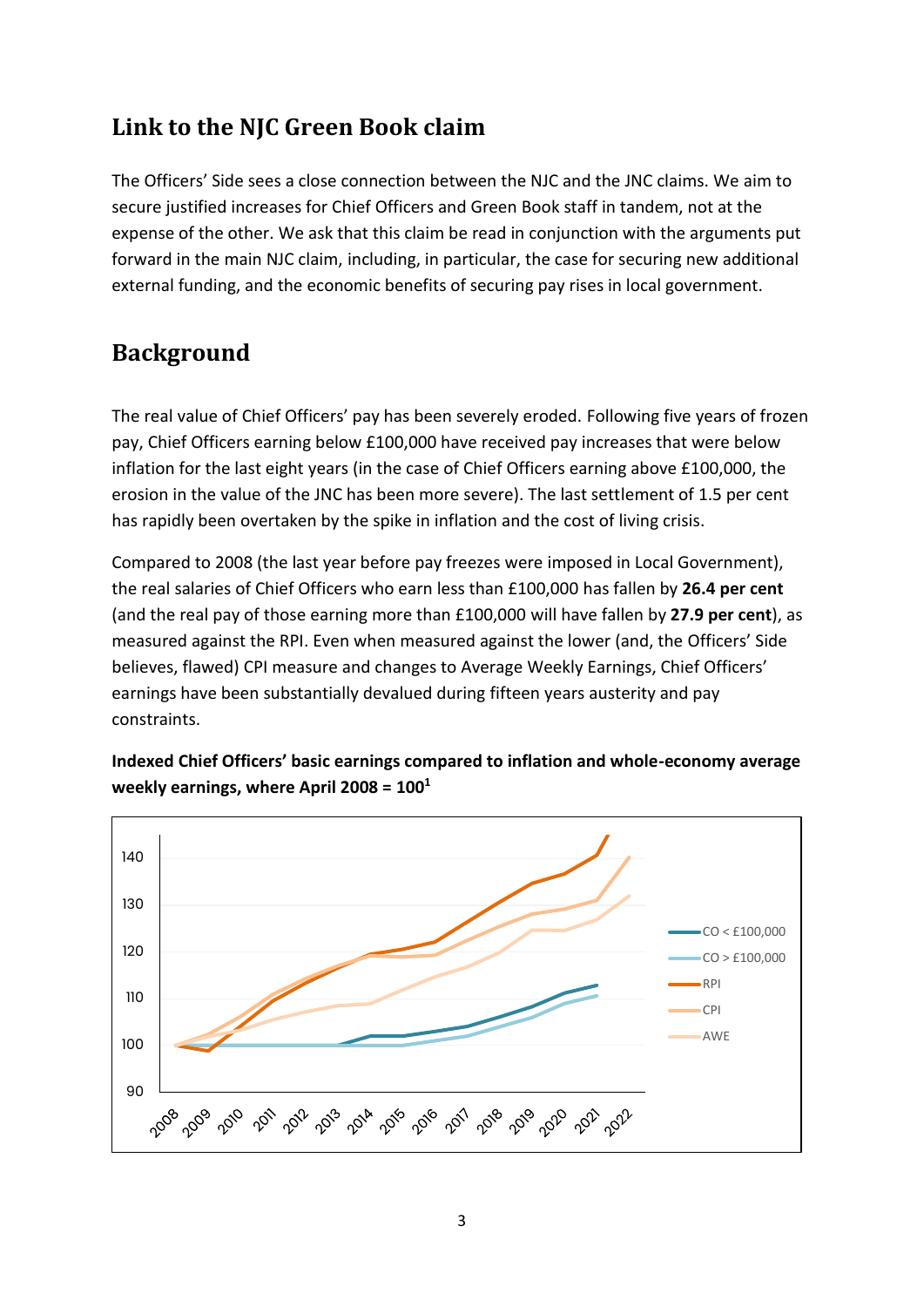As shown in the graph above, recently inflationary pressures have exacerbated an already sharp disparity between the pay of Chief Officers, inflation and average earnings. Cost of living pressures will continue to mount in 2022 and 2023. The Bank of England currently expects the lower CPI 12-month rate to peak at just over 10 per cent in Q4 of 2022, and fall only to 6.6 per cent in Q2 of 2023 (Monetary Policy Committee report, May 2022). The RPI rate, which is preferred by the Officers' Side, currently stands at **11.1%**.

Chief Officers regularly work beyond their contractual obligations and contribute significant goodwill in the form of unpaid overtime to local authorities. Contrary to some claims in the press, Chief Officers pay rates are below comparable private sector rates. The Communities and Local Government Select Committee found in 2014 that:

> *'Salary levels for local government sector senior posts are significantly lower than those in the private sector … even taking account of enhanced pension provision, packages remain much lower for a top council post when compared to the packages on offer for top private sector staff.'<sup>2</sup>*

The earnings gap has only widened since then. The average basic earnings of comparable private sector chief officers (defined as 'other executive directors' of FTSE 250 companies) rose by **30.6 per cent** between 2012 and 2021, and average gross earnings (not including pension contributions) rose by **45 per cent**. <sup>3</sup> By contrast, the value of the JNC spine rose by **12.9 per cent** for Chief Officers earning below £100,000 and **10.6 per cent** for other Chief Officers over the same period. The LGA's own research has found that executive pay in local government is substantially lower than comparable private sector rates and other public sector comparators. 4

A decade of austerity has significantly added to the stress levels and workload burdens of Chief Officers. 914,000 fewer people were directly employed by local authorities across the UK in December 2021 compared to June 2010 – a fall of 31 per cent – despite a heavy increase in demand on services. Unlike some other parts of the public sector, there has been no increase in staff numbers in local government during the pandemic.<sup>5</sup>

The labour market is extraordinarily tight: the 1.3 million vacancies recorded by the ONS in March 2022 was the highest on record. As a result, the CIPD has reported that expected pay settlements in 2022 will be the highest on record (and the Bank of England has said that it expects pay settlements to average 4.8 per cent). Directors have been named as a shortage occupation area<sup>6</sup> and, according to a recent Local Government Chronicle survey, 15 per cent of councils already face a shortage of senior managers.<sup>7</sup> **46 per cent** of respondents to a recent UNISON survey agreed that pay is a serious barrier to Chief Officer recruitment and retention.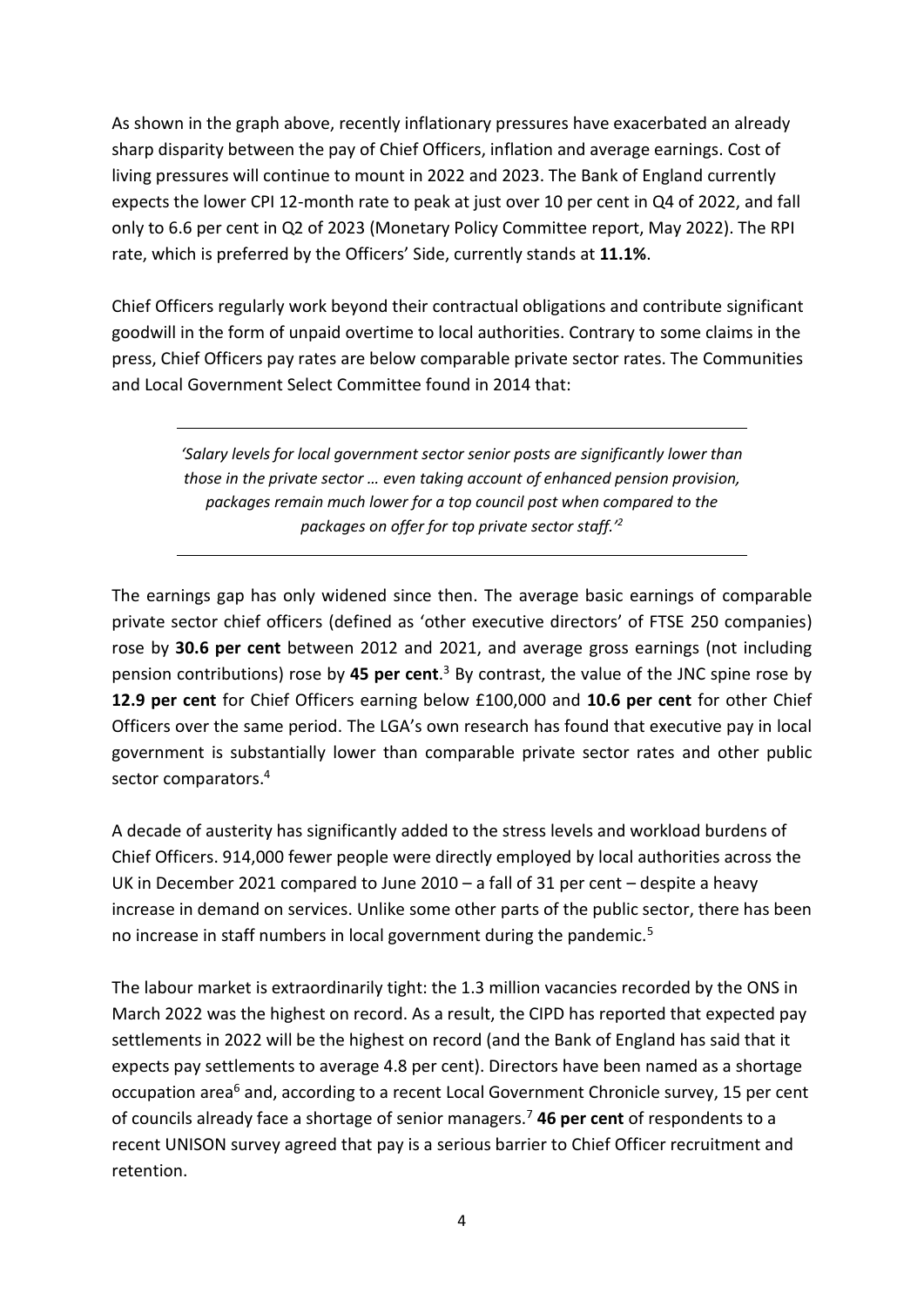## **Impact of coronavirus**

The Covid-19 pandemic has had a severe impact on all local government workers, including Chief Officers. According to responses to the LGA's most recent workforce survey, most councils are unable to function normally due to staff shortages. Four out of ten councils said that there was a moderate risk of staffing shortages affecting the delivery of essential services, and one out of ten councils said there was a high risk.<sup>8</sup>

The extraordinary pressures of ensuring continued service delivery under these uniquely challenging circumstances is contributing to the already existing strains on Chief Officers. Our members report high levels of stress and anxiety arising from the pandemic response, and academic research has found that overseeing restructures during the pandemic 'significantly predicted distress, anxiety, and depression for managers at the highest level (board members).'<sup>9</sup>

It should be recognised that Chief Officers have gone above and beyond during the pandemic, and that a further real-terms pay cut would only make it harder to recruit and retain the senior leaders required to see the coronavirus response through to its conclusion.

### **Workload**

Workload pressures represent a serious impairment on the quality of Chief Officers jobs. The absorption of additional work by senior managers is another main predictor of poor mental health<sup>10</sup> and the evidence shows that workload pressures have grown significantly during the pandemic.

Our members have long reported having to work regular, extensive, unpaid overtime. A recent UNISON survey found that 79 per cent of Chief Officers typically worked more than ten hours above their contracted hours – up from 47 per cent in 2015**.** Officers' Side analysis of ONS Labour Force Survey (LFS) data confirms these results.

Although the LFS is believed to under-report unpaid overtime working, 41 per cent of local government managers, directors and senior officials surveyed reported that they regularly worked unpaid overtime in 2021. This figure rose to 78 per cent of respondents who answered the direct question of whether they regularly worked additional hours.

Senior officials in this group worked an average of 11.8 hours of unpaid additional hours per week – an increase of two thirds compared to 2020. If these additional hours were renumerated then those Chief Officers would receive an average immediate pay increase of 31.5 per cent. These hours represent a significant disguised act of goodwill that are essential to the functioning of local authorities. In this context, the Officers' Side believes that our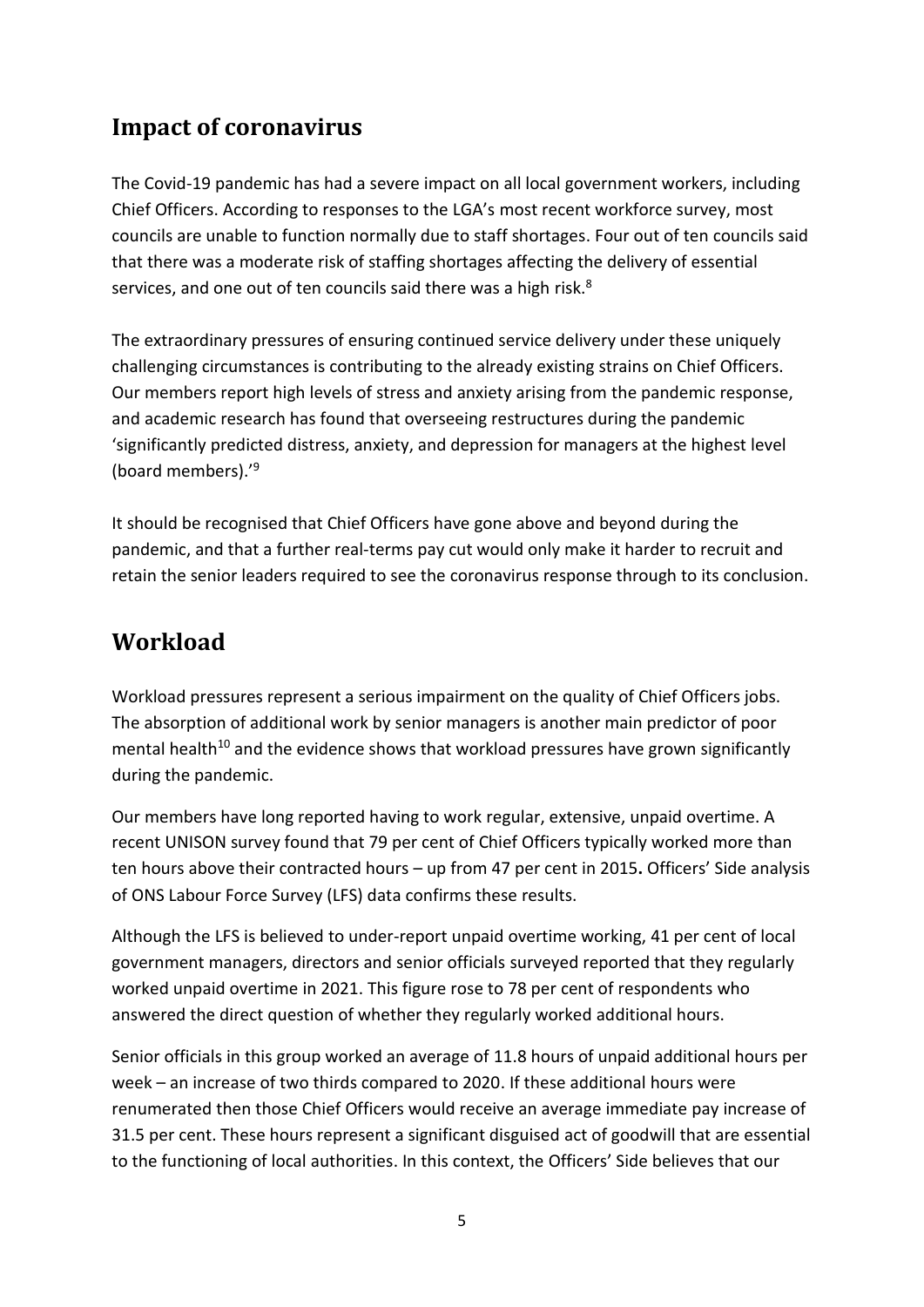claim for a substantial increase on all salaries and relevant allowances is both restrained and reasonable.<sup>11</sup>

Chief Officers are working under extreme pressures and many face an imminent risk of burnout, demoralisation, sickness absence, and poor mental health. Further progress on measures to improve Chief Officers' work-life balance is essential in the coming year.

## **Gender pay gap**

We note that, while the question of the gender pay gap in local government services was raised in last year's claim and further work was agreed, progress is not being made fast enough in this important area.

The LGA's secondary analysis of data reported through central Government's gender pay service identified a mean pay gap of 5.4 per cent in English local authorities, these results could not be broken down by bargaining group.

The JNC employers agreed in August 2020 to 'to conduct a joint survey of all local authorities in order to establish the extent of the gender pay gap among Chief Officers, after which they will agree a joint approach on how to remove any such gender pay gap.' We call on the Employer Side to distribute this survey and share the results with the Officers' Side, as a first step towards more extensive joint working to narrow and eliminate the gender pay gap for Chief Officers.

# **Cost of living trends**

### **Public sector pay**

As argued in our last claim, public sector pay has fallen significantly behind comparable private sector rates during a decade of austerity. This is particularly true of senior roles.

The most recent ONS modelling, published in September 2020, found that when the differential for pay including overtime and bonuses was estimated, overall public sector wages were 3 per cent lower than comparable private sector rates (when controlled for employee characteristics). JNC unions have requested an update to this modelling from the ONS.

The assessed differential was even less competitive for senior and/or highly skilled staff in large organisations (those employing more than 500 people): the wage differential for 'upper skill groups' was estimated to be -10.5 per cent, and for 'upper-middle skill groups' the differential was estimated at -14 per cent. The median hourly pay rate for 'Managers, directors and senior officials' was 14.8 per cent lower in the public sector.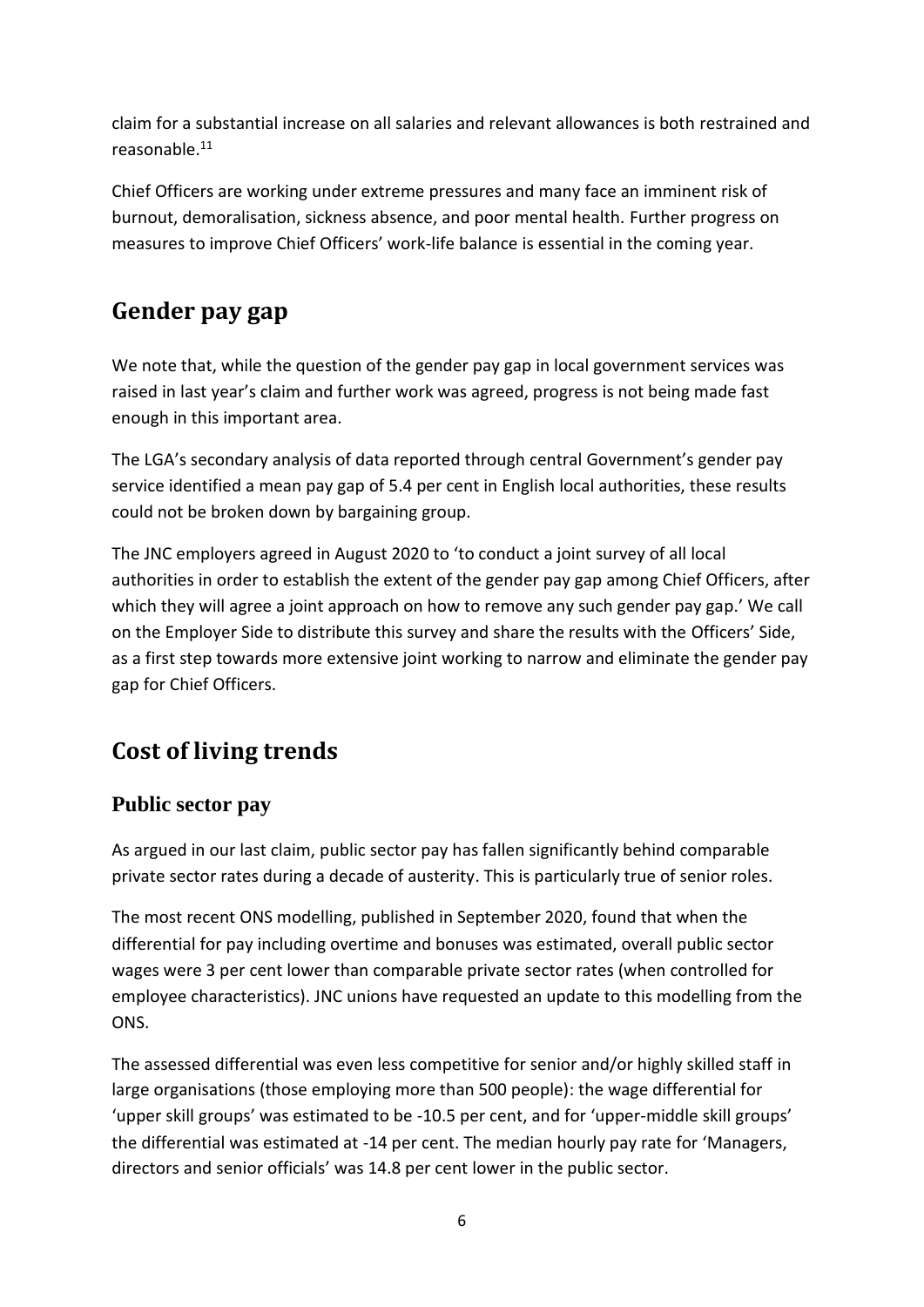### **ONS modelled estimate of the public/private percentage pay differential – gross pay including overtime and bonuses<sup>12</sup>**



Public sector pay rates should – at the very least – be competitive with appropriate private sector comparators. When public authorities are unable to recruit and retain, services are impaired and morale falls. Three-quarters (73 per cent) of councils said in January 2022 that they are experiencing recruitment and retention difficulties – almost twice the rate a year earlier (41 per cent of councils).<sup>13</sup>

As discussed above, heavy workload is another cause of significant recruitment and retention challenges. **62 per cent** of respondents to GMB's 2018/19 survey of Chief Officers said that they believed their work/life balance would be improved in the private sector, and **24 per cent** of Chief Officers said they had seriously considered leaving the public sector in the previous year (the opportunity to obtain higher pay was the most cited reason for wishing to leave their posts by Chief Officers in this group). And in 2018, a UNISON survey found that only 39% of Chief Officers believed their employer was effective at recruiting high-calibre staff into senior roles – a drop of 15% on five years earlier.

### **Inflation and pay trends in the wider economy**

Our members face a severe erosion in their standard of living against a backdrop of the worst squeeze on living standards since records began in 1956.<sup>14</sup>

The OBR projects that, compared to 2021, the main inflation indices will rise cumulatively by between 17.8 per cent (CPI) and 124.7 per cent (RPI) over the next five years. The RPI is projected to increase cumulatively by more than 15 per cent across 2022 and 2023 alone.

Wage growth is also expected to be strong in the coming years compared to historical averages as employers use higher wage settlements to address recruitment and retention challenges. Without matching action on the part of local government employers, the negative public/private differential for Chief Officers and comparable roles will reach a critical point.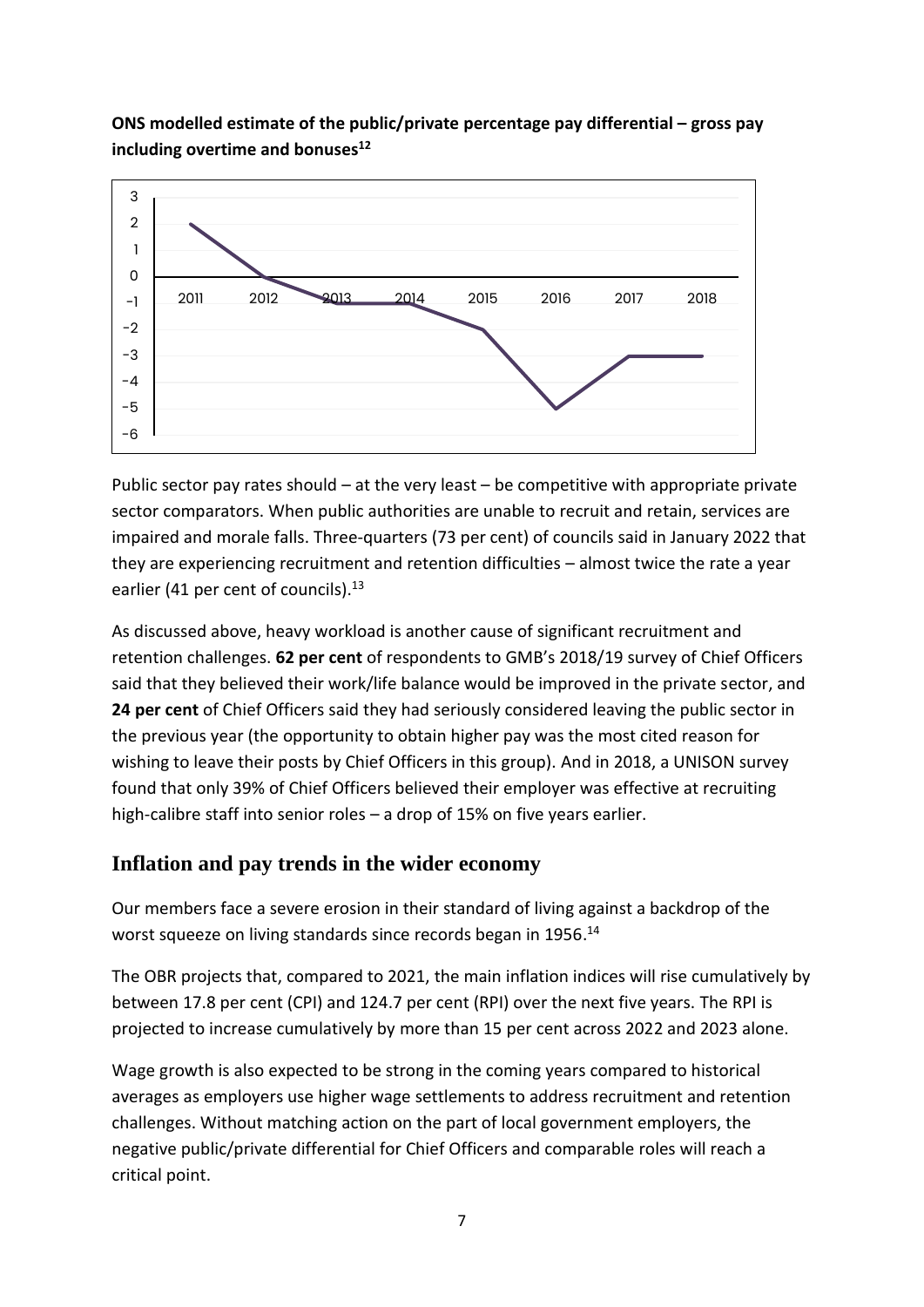#### **OBR forecasts 2022 – 2026 (per cent)**

| <b>Measure</b>                                               | 2022 | 2023 | 2024 | 2025 | 2026 |  |  |  |
|--------------------------------------------------------------|------|------|------|------|------|--|--|--|
|                                                              |      |      |      |      |      |  |  |  |
| <b>CPI</b>                                                   | 7.4  | 4    | 1.5  | 1.9  | 2    |  |  |  |
|                                                              |      |      |      |      |      |  |  |  |
| <b>RPI</b>                                                   | 9.8  | 5.5  | 2.3  | 2.5  | 2.7  |  |  |  |
|                                                              |      |      |      |      |      |  |  |  |
| <b>Average earnings</b>                                      | 5.3  | 2.8  | 2.6  | 2.9  | 3.2  |  |  |  |
|                                                              |      |      |      |      |      |  |  |  |
| <b>Wages and salaries</b>                                    | 6.6  | 3.1  | 2.9  | 3.1  | 3.3  |  |  |  |
|                                                              |      |      |      |      |      |  |  |  |
| Source: OBR, Economic and Fiscal Outlook March 2022, page 72 |      |      |      |      |      |  |  |  |
|                                                              |      |      |      |      |      |  |  |  |

The cost of essential items has risen much faster than the headline rates of inflation, which are dragged down (to a certain extent) by discretionary items. As measured by the RPI, the cost of electricity rose by 19 per cent in March 2022. The cost of running a car rose by 18 per cent, and the cost of housing rose by 10 per cent.

While private sector wages shrank overall during the early months of the pandemic, average private sector earnings growth has rebounded strongly and now stand at close to 5 per cent. These figures are for regular pay only – and the inclusion of bonus payments would further underline the disparity between local government Chief Officers' renumeration and that of comparable private sector roles.

| ONS estimates - 3 month changes to average regular weekly pay compared to the previous 12 |
|-------------------------------------------------------------------------------------------|
| months, percentage                                                                        |

| <b>Month</b>      | Whole<br>economy | <b>Private</b><br>sector | <b>Services</b> | <b>Public sector</b><br>(excl.<br>banking) | <b>Manufacturing</b> | Construction | Wholesale,<br>retail, hotels &<br>restaurants |
|-------------------|------------------|--------------------------|-----------------|--------------------------------------------|----------------------|--------------|-----------------------------------------------|
| Feb <sub>21</sub> | 4.3              | 4.0                      | 4.9             | 5.2                                        | 1.9                  | 1.5          | 2.5                                           |
| <b>Mar 21</b>     | 4.5              | 4.2                      | 5.2             | 5.5                                        | 2.0                  | 1.2          | 2.2                                           |
| Apr 21            | 5.6              | 5.7                      | 6.0             | 5.0                                        | 3.7                  | 4.7          | 4.7                                           |
| May 21            | 6.6              | 7.2                      | 6.7             | 3.8                                        | 5.3                  | 9.0          | 7.1                                           |
| <b>Jun 21</b>     | 7.3              | 8.4                      | 7.3             | 2.8                                        | 6.3                  | 12.4         | 8.6                                           |
| <b>Jul 21</b>     | 6.8              | 7.8                      | 6.8             | 2.5                                        | 5.3                  | 10.8         | 7.6                                           |
| Aug 21            | 6.0              | 6.8                      | 6.2             | 2.7                                        | 4.2                  | 8.2          | 5.8                                           |
| Sep 21            | 5.0              | 5.5                      | 5.3             | 2.7                                        | 3.3                  | 5.5          | 4.7                                           |
| Oct 21            | 4.3              | 4.7                      | 4.6             | 2.8                                        | 2.6                  | 4.0          | 3.9                                           |
| Nov <sub>21</sub> | 3.8              | 4.1                      | 4.1             | 2.7                                        | 2.2                  | 2.9          | 3.8                                           |
| Dec 21            | 3.7              | 3.9                      | 4.1             | 2.8                                        | 1.9                  | 2.1          | 3.7                                           |
| Jan 22            | 3.8              | 4.2                      | 4.2             | 2.4                                        | 2.3                  | 2.4          | 5.0                                           |
| Feb <sub>22</sub> | 4.0              | 4.5                      | 4.3             | 2.1                                        | 2.4                  | 3.0          | 5.6                                           |

The Officers' Side notes central Government's recent statements that the 'Spending Review 2021 confirmed that all public sector workers will see pay rises across the whole Spending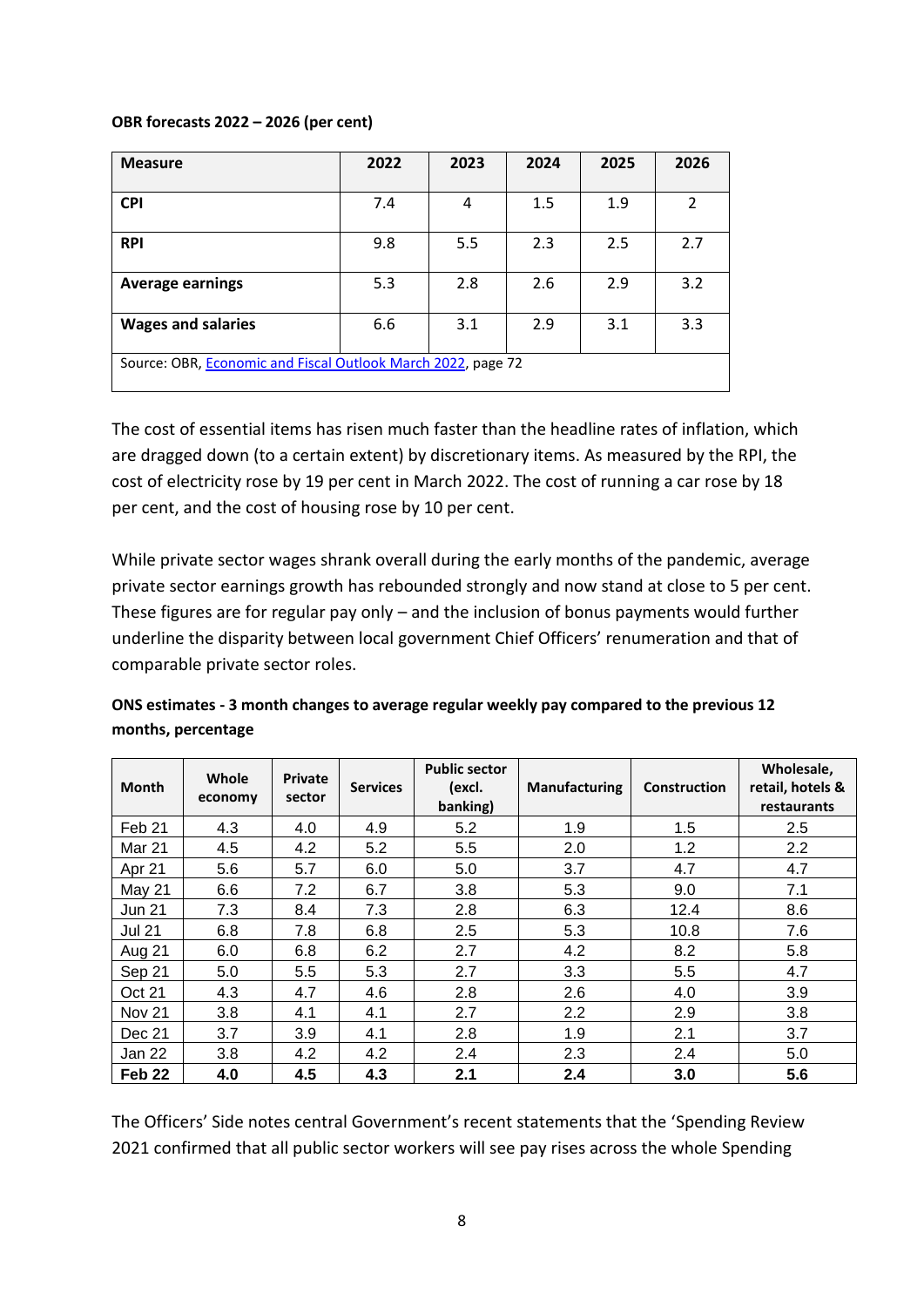Review period,'<sup>15</sup> and that public sector settlements should ensure 'broad parity with private sector wage settlements while providing fair pay rises for hard working staff.'<sup>16</sup>

We view such a fair pay rise, which makes progress against the long-term erosion of Chief Officers' pay, as essential. We remain open to joint working with the employers on representations to Westminster regarding local government funding settlements.

# **Conclusion**

At a time of the worst cost of living crisis in generations, the real terms cuts in Chief Officers' pay are unsustainable. This sharp and sustainable fall in our members' standard of living has been matched only by an increase in hours and responsibilities, which in turn has led to significant levels of work-related stress and anxiety.

Our members have gone above and beyond during the pandemic. Local Government depends on this leadership. The Local Government Association has stated that:

> *"Great leadership from managers … is crucial to our shared vision for local government—efficient, accountable, reliable and changing lives for the better. So now, more than ever, we need to ensure our officers are bold and ambitious leaders; equipped to tackle these challenges and lead local government to make a difference, deliver and be trusted."<sup>17</sup>*

We agree. But these qualities – which our members exhibit every day – are not reflected in the valuation of those roles.

Chief Officers' wages have fallen by more than **26 per cent** in real terms since 2008. A substantial increase in pay would represent a form of recognition for the very high levels of unpaid overtime that our members contribute to the delivery of essential local services. Joint working on narrowing and eliminating the gender pay gap, and improving work-life balance, should be taken forward with a renewed urgency.

We look forward to negotiating this claim with the Local Government Employers.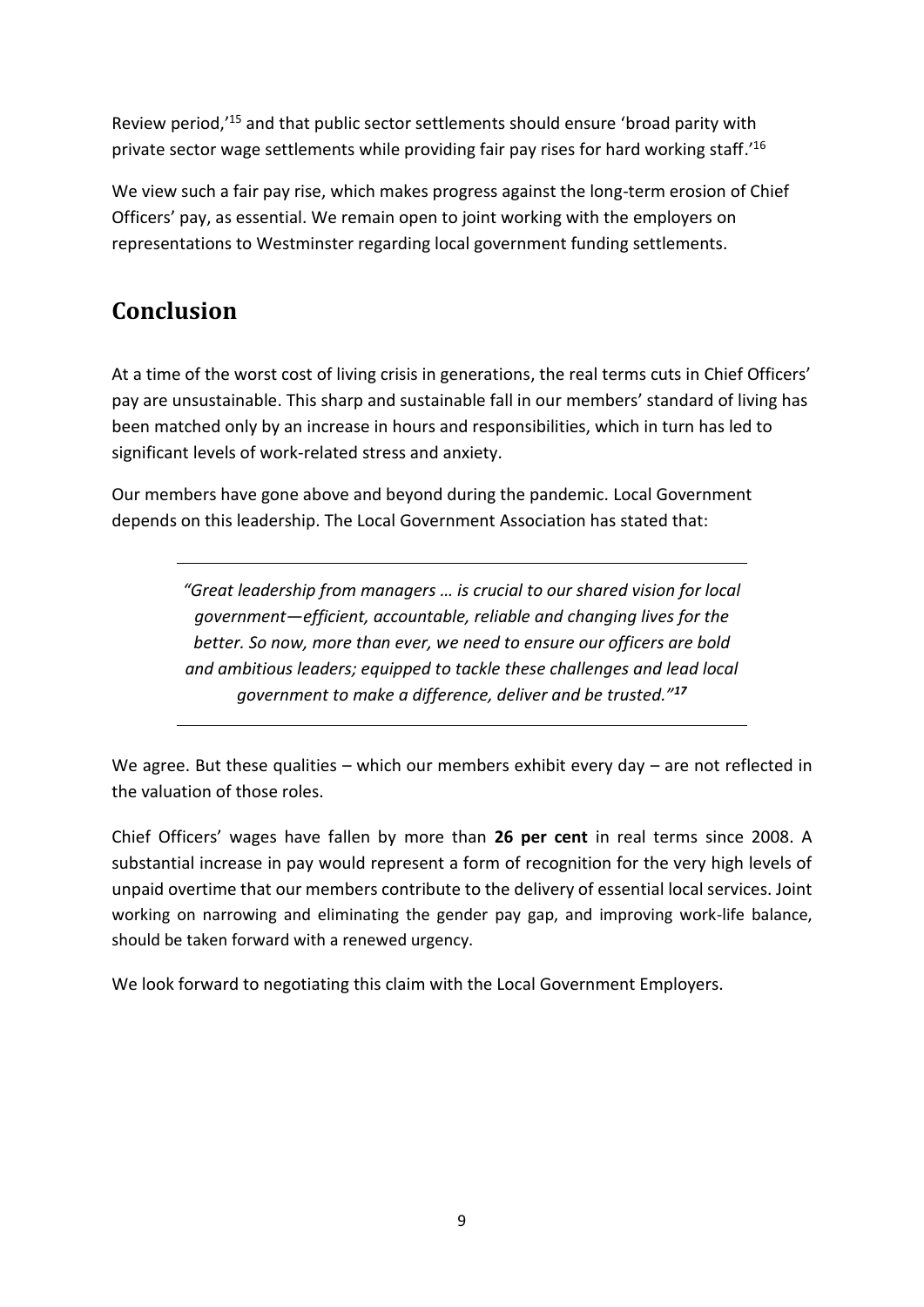## **Appendix – Unison Chief Officers' survey results 2022**

In response to a recent Unison survey of Chief Officers:

- 42 per cent of respondents disagree or strongly disagree that they are paid well for the job that they do.
- 46 per cent of respondents agree or strongly agree that pay is a serious issue in relation to CO recruitment and retention.
- 35 per cent of respondents disagree or strongly disagree with the statement: I have a good work-life balance.
- 46 per cent disagree or strongly disagree with the statement: I feel valued by my employer
- Only 4 per cent of respondents said that they don't regularly work more hours than contracted:

21 per cent regularly work 1-5 hours extra per week 32 per cent regularly work 6-10 hours extra per week 21 per cent regularly work 11-15 hours extra per week 7 per cent regularly work 16-20 hours extra per week